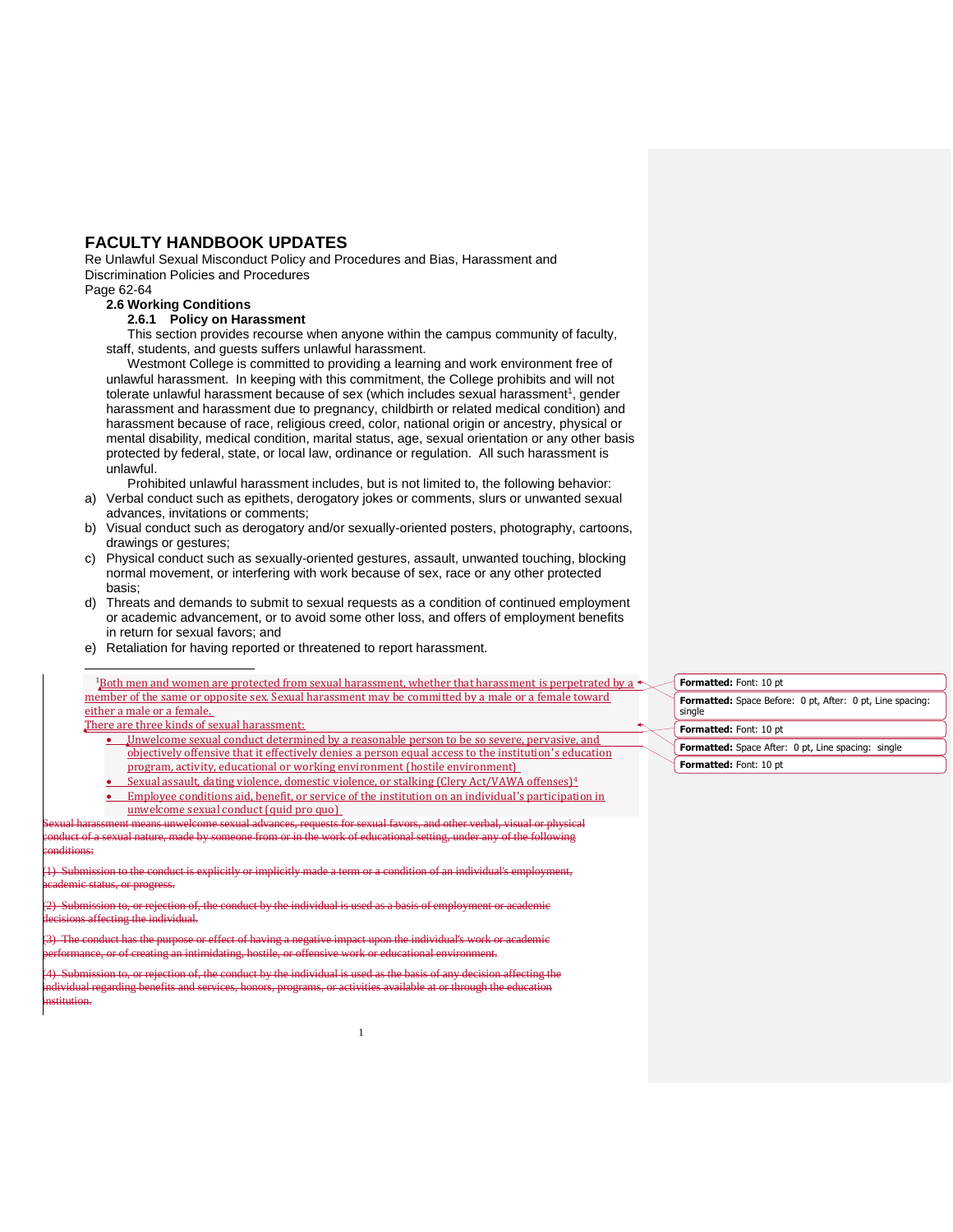It is Westmont College's policy to prohibit unlawful harassment within the campus community of faculty, staff, students and guests by any person and in any form, and to apply the procedures outlined below in Unlawful Sexual Misconduct Policies and Procedures in responding to any complaints of harassment. (The procedures outlined there shall preempt any other procedures set forth in various handbooks that may be deemed inconsistent with these policy.) Westmont is committed to investigate promptly any complaints of harassment. Where unlawful harassment is found to have occurred, the College will take appropriate disciplinary action reasonably calculated to end the harassment, up to and including termination of employment or expulsion from the College.

A complaint of harassment may be reported to any of the following complaintreport recipients: the Director or Associate Director of Human Resources, one's immediate supervisor, the Department Chair, a Resident Director, the College's Title IX Officer, any Dean or Vice President, or the President. (*A list of the people currently occupying these positions can be found in the catalog or received from the Office of the President or the Department of Human Resources.)* indicated in the college's Unlawful Sexual Misconduct Policies & Procedures.

A complaint report recipient will notify the College's Title IX Officer Coordinator whenever a complaint report of harassment has been received. The Title IX Officer Coordinator shall ensure that the complainant promptly receives a copy of the Unlawful Sexual Misconduct Policies and Procedures this Policy and is clearly informed of his or her rights to assistance.

The Title IX Officer Coordinator<sup>2</sup> will work with the Provost and the Vice President and Dean of Students<sup>3</sup> to ensure that:

a) A complaint report of harassment is promptly, fully and effectively investigated;

b) Whatever action is deemed necessary to end the unlawful harassment will be taken; and;

c) The determination and imposition of any sanctions is handled in accordance with the Unlawful Sexual Misconduct Policies and Procedures.existing procedures spelled out in the relevant handbook (e.g., *Faculty Handbook* provisions on Discharge for Cause).

Confidentiality for both the complainant and the accused respondent shall be encouraged and maintained as appropriate and to the extent allowed under the circumstances and by law.

The Title IX Officer-Coordinator will keep the complainant and respondent informed about the process of investigating and responding to the complaint. After action on a complaint is concluded, the complainant will be notified whether or not discipline will be imposed. The College will not tolerate any reprisal or retaliation against someone who has submitted (or indicated an intent to submit) a complaint in good faith.

Westmont encourages all members of the community to report any incidents of unlawful harassment immediately so that complaints can be resolved quickly. In addition, any member of the community who believes that he or she has been harassed or retaliated against for resisting or complaining about harassment, may file a complaint with appropriate government agencies. The nearest offices are listed in the telephone directoryonline. The U.S. Department of Education's Office of Civil Rights, the Federal Equal Employment

 2 If the accused is the Title IX Coordinator, the Provost, or the Vice President of Student Life, then the President will be notified and help determine the appropriate investigation strategy. If the accused is the President or a member of the Board of Trustees, then the Chair of the Board will be notified and help determine the appropriate investigation strategy.

l

ŀ 3 ccused is the Title IX Officer, the Provost, or the Vice President and Dean of Students, then the President will be notified and help determine the appropriate investigation strategy. If the accused is the President or a member of the Board of Trustees, then the Chair of the Board will be notified and help determine the appropriate investigation trategy.